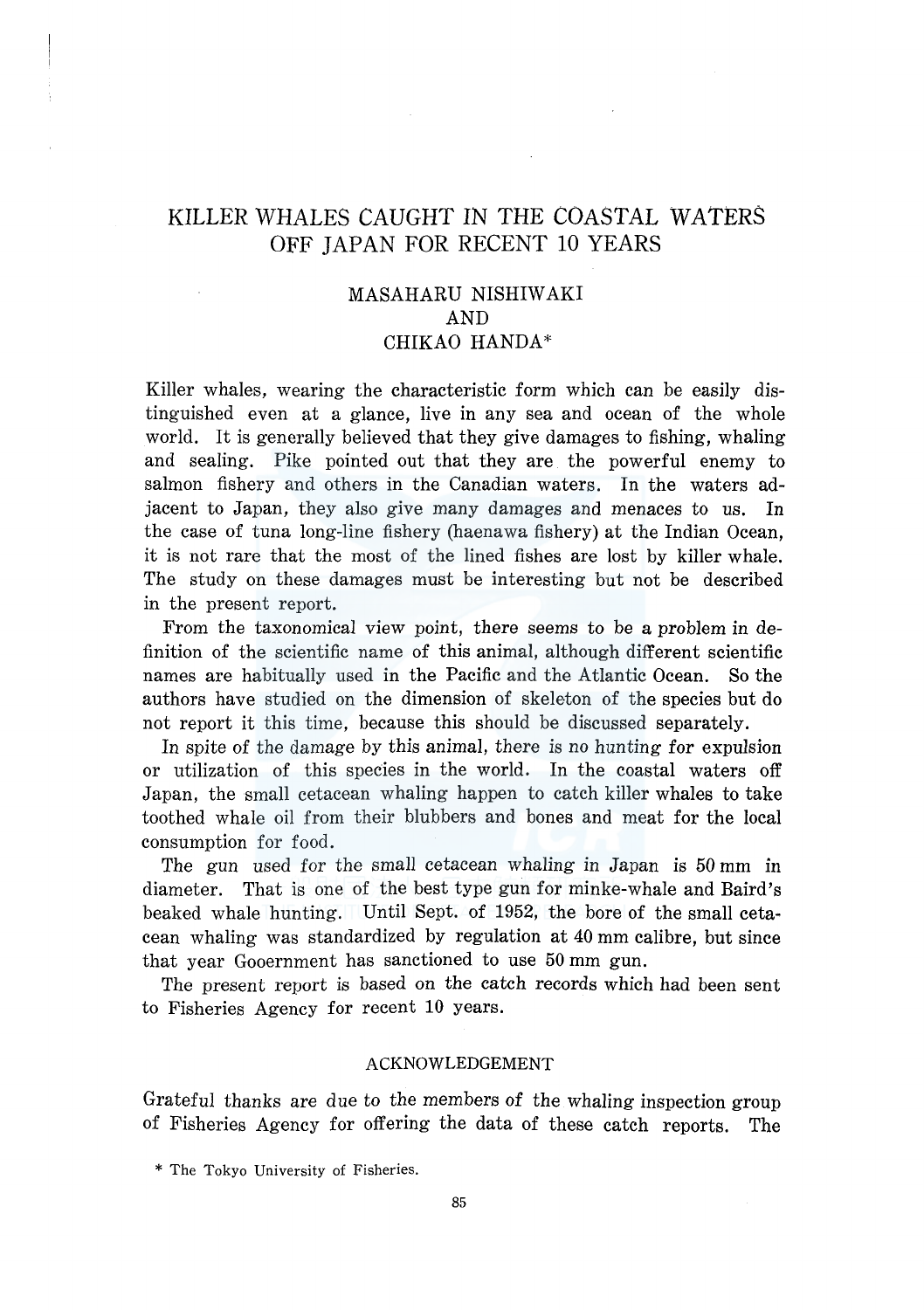86 M. NISHIWAKI AND C. HANDA



Fig. 1. Position of catch of killer whale in Japan, 1948-1957. Upper one: position of total catch and location of landstation. Lower three: seasonal movement of catch in every four months.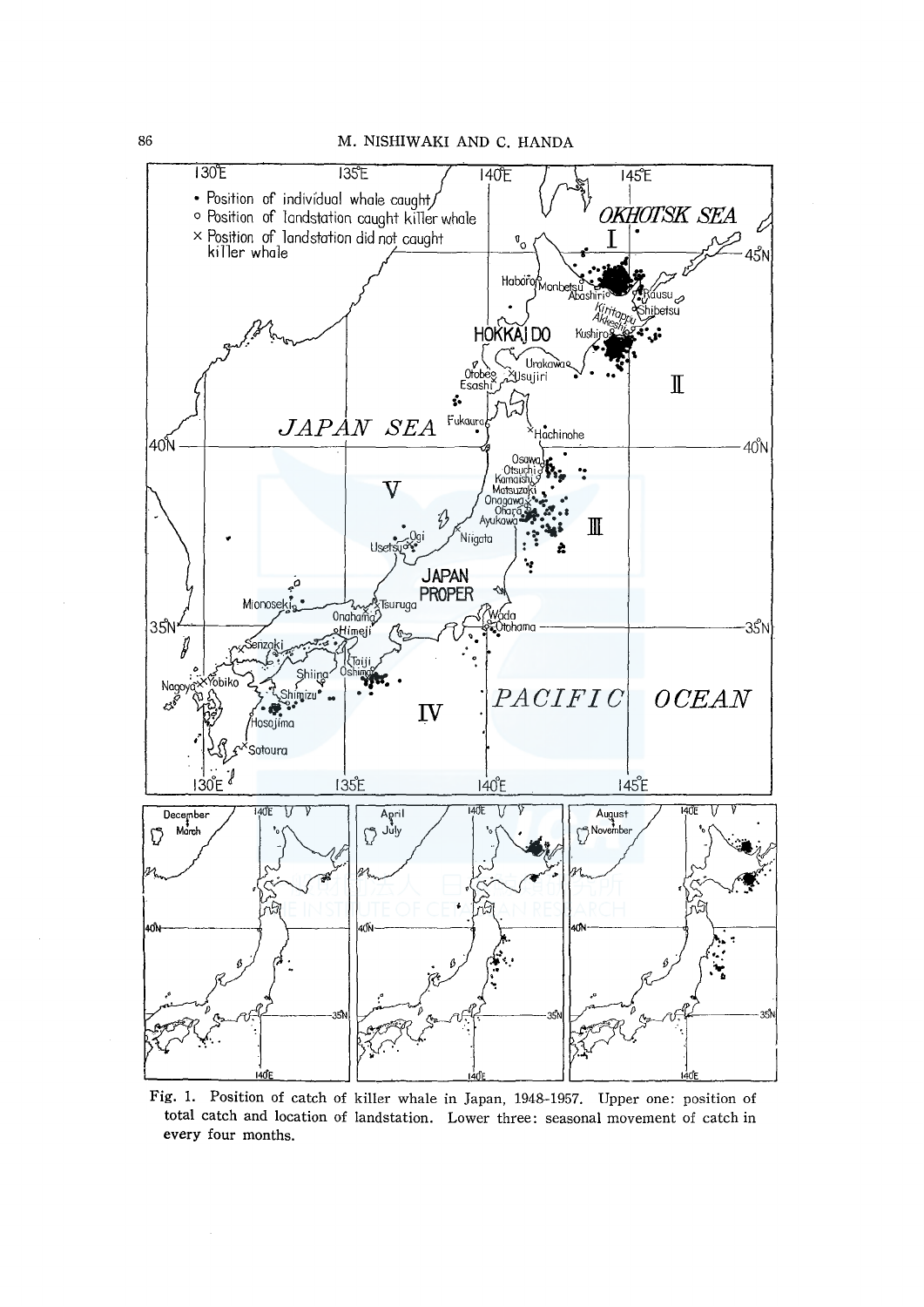authors wish to express their sincere thanks to Professor I. Kubo of the Tokyo University of Fisheries, Dr. H. Omura, Mr. S. (Kimura) Ohsumi and Mrs. K. Morita of the Whales Research Institute for their kind guidance and cooperation.

# BIOLOGICAL COMPOSITION OF CATCH

*Annual catch* Localities where killer whale were caught for recent 10 years is shown in Fig. 1 which shows five whaling areas. Area I is Okhotsk sea, Area II is the southern waters off Hokkaido and Area III is the eastern waters off Sanriku, north-eastern part of Japan proper. Area IV is the south-western part off Japan proper, from Inubo-saki to Sata-misaki of Osumi peninsula and Area V is Japan sea.

# TABLE 1. ANNUAL CATCH OF KILLER WHALES IN DIFFERENT AREA, 1948-1957.

| Years |                             |                                        | Areas                               |                                                      |                                     |                                          |                   |              |  |
|-------|-----------------------------|----------------------------------------|-------------------------------------|------------------------------------------------------|-------------------------------------|------------------------------------------|-------------------|--------------|--|
|       | Sex                         | I                                      | $_{\text{II}}$                      | III                                                  | IV                                  | v                                        | Total             | ratio        |  |
| 1948  | Male<br>Female<br>Total     | 9<br>13<br>22                          |                                     | $\boldsymbol{2}$<br>$\overline{2}$<br>$\overline{4}$ | $\mathbf{1}$<br>$\mathbf{1}$        |                                          | 12<br>15<br>27    | 44.4<br>55.6 |  |
| 1949  | Male<br>Female<br>Total     | 5<br>15<br>20                          |                                     | 10<br>5<br>15                                        | 4<br>$\overline{\bf 4}$<br>8        |                                          | 19<br>24<br>43    | 44.2<br>55.8 |  |
| 1950  | Male<br>Female<br>Total     | $\sqrt{4}$<br>$\boldsymbol{2}$<br>6    | 1<br>$\mathbf{1}$<br>$\overline{2}$ | $\frac{5}{2}$<br>$\overline{7}$                      | 1<br>$\overline{c}$<br>3            |                                          | 11<br>7<br>18     | 61.1<br>38.9 |  |
| 1951  | Male<br>Female<br>Total     | 9<br>$\overline{7}$<br>16              | 17<br>11<br>28                      | 9<br>$\,6$<br>15                                     | $\bf{4}$<br>$\frac{3}{7}$           | 1<br>$\mathbf{1}$                        | 40<br>27<br>67    | 59.7<br>40.3 |  |
| 1952  | Male<br>Female<br>Total     | $\overline{7}$<br>$\overline{4}$<br>11 | 15<br>8<br>23                       | $\sqrt{6}$<br>$\overline{4}$<br>10                   | $\frac{3}{3}$<br>6                  | $\frac{2}{2}$<br>$\overline{\mathbf{4}}$ | 33<br>21<br>54    | 60.0<br>40.0 |  |
| 1953  | Male<br>Female<br>Total     | $\boldsymbol{9}$<br>$\mathbf 5$<br>14  | 18<br>7<br>25                       | 12<br>11<br>23                                       | $\frac{2}{2}$                       | $\mathbf{1}$<br>$\mathbf{1}$             | 39<br>26<br>65    | 60.0<br>40.0 |  |
| 1954  | Male<br>Female<br>Total     | 36<br>31<br>67                         | 24<br>12<br>36                      | 4<br>$\overline{4}$                                  | $\mathbf{1}$<br>1                   | $\overline{1}$<br>$\mathbf{1}$           | 66<br>43<br>109   | 60.4<br>39.6 |  |
| 1955  | Male<br>Female<br>Total     | 11<br>20<br>31                         | 20<br>$\overline{4}$<br>24          | 5<br>5<br>10                                         | $\overline{\bf 4}$<br>$\frac{3}{7}$ | 3<br>$\frac{2}{5}$                       | 43<br>34<br>77    | 55.8<br>44.2 |  |
| 1956  | Male<br>Female<br>Total     | 8<br>6<br>14                           | 9<br>5<br>14                        | 1<br>3<br>$\overline{\bf{4}}$                        | 4<br>$\frac{2}{6}$                  |                                          | 22<br>16<br>38    | 57.9<br>42.1 |  |
| 1957  | Male<br>Female<br>Total     | 8<br>15<br>23                          | 16<br>6<br>22                       | $\overline{7}$<br>11<br>18                           | 3<br>$\frac{2}{5}$                  | $\mathbf{1}$<br>$\mathbf{1}$             | 35<br>34<br>69    | 50.7<br>49.3 |  |
| Total | Male<br>Female<br>Total     | 106<br>118<br>224                      | 120<br>54<br>174                    | 61<br>49<br>110                                      | 25<br>21<br>46                      | 8<br>$\bf 5$<br>13                       | 320<br>247<br>567 | 56.4<br>43.6 |  |
|       | Sex ratio<br>Male<br>Female | 47.3<br>52.7                           | 69.0<br>31.0                        | 55.5<br>44.5                                         | 54.3<br>45.7                        | 61.5<br>38.5                             | 56.4<br>43.6      |              |  |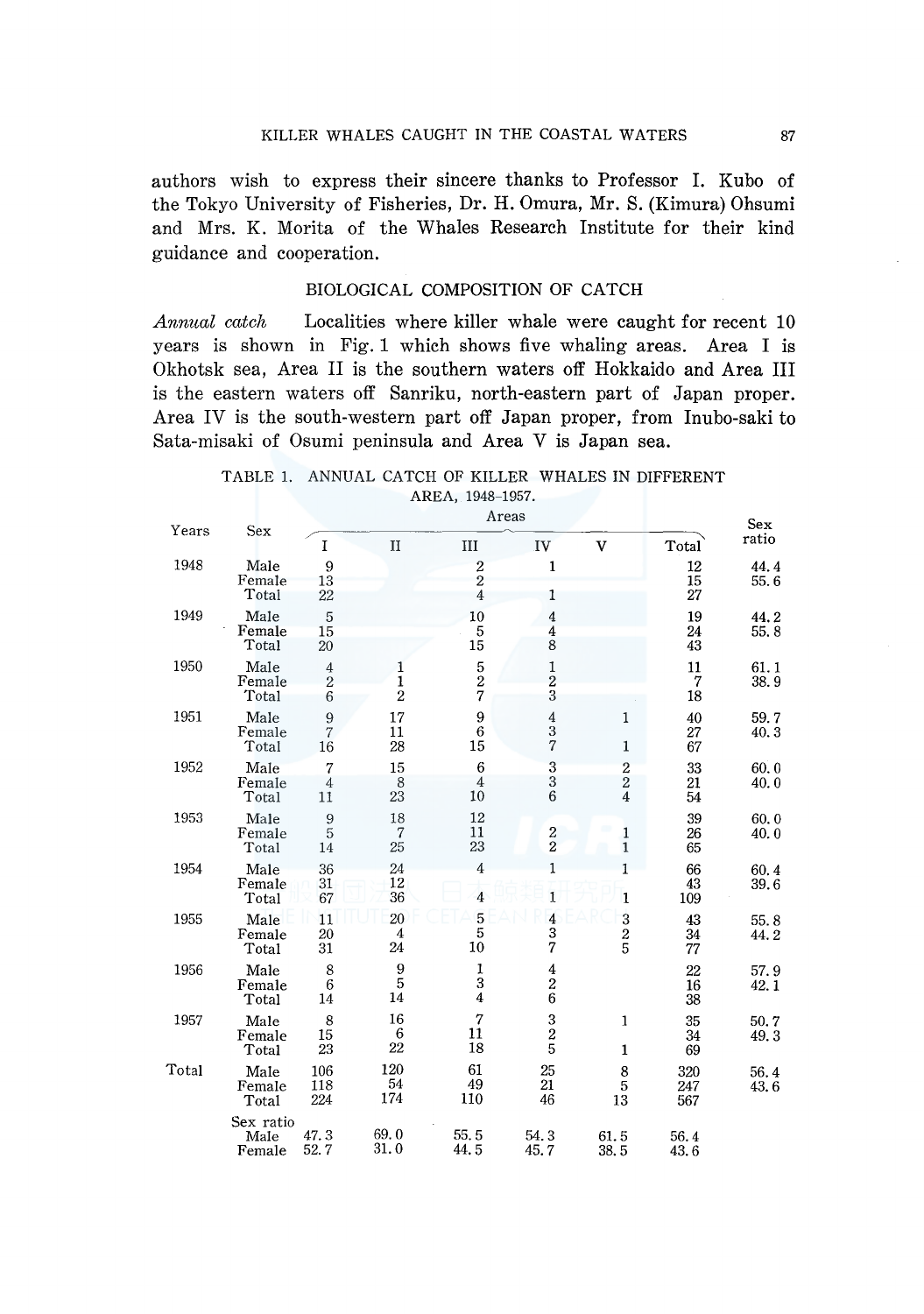Area VI is the waters off Western Kyushu, the East China-sea. According to reports, however, no killer whale has been caught in this area.

| Month | Sex                     | Areas                        |                                     |                                               |                                            |                                            |                                                           | <b>Sex</b>   |
|-------|-------------------------|------------------------------|-------------------------------------|-----------------------------------------------|--------------------------------------------|--------------------------------------------|-----------------------------------------------------------|--------------|
|       |                         | I                            | $\mathbf{I}$                        | Ш                                             | IV                                         | V                                          | Total                                                     | ratio        |
| Jan.  | Male<br>Female<br>Total |                              |                                     | $\mathbf{1}$<br>$\mathbf 1$<br>$\overline{2}$ | $\frac{2}{4}$                              |                                            | $\boldsymbol{3}$<br>$\begin{array}{c} 3 \\ 6 \end{array}$ | 50.0<br>50.0 |
| Feb.  | Male<br>Female<br>Total |                              |                                     | $\frac{2}{2}$                                 | $\mathbf 1$<br>1                           |                                            | $\mathbf 1$<br>$\frac{2}{3}$                              | 33.3<br>66.7 |
| Mar.  | Male<br>Female<br>Total |                              | 3<br>$\mathbf{1}$<br>$\overline{4}$ | 3<br>1<br>$\overline{4}$                      | $\begin{array}{c} 2 \\ 3 \\ 5 \end{array}$ | $\mathbf{1}$<br>$\mathbf{1}$               | $\frac{9}{5}$<br>14                                       | 64.3<br>35.7 |
| Apr.  | Male<br>Female<br>Total | 11<br>12<br>23               |                                     | $\boldsymbol{6}$<br>$\bar{3}$<br>$\bar{9}$    | $\overline{2}$<br>$\sqrt{2}$               | $\begin{array}{c} 2 \\ 2 \\ 4 \end{array}$ | 21<br>17<br>38                                            | 55.3<br>44.7 |
| May   | Male<br>Female<br>Total | 11<br>11<br>22               | $\frac{4}{2}$<br>$\sqrt{6}$         | 9<br>8<br>17                                  | $\frac{1}{1}$                              | $\frac{4}{2}$ 6                            | 28<br>24<br>52                                            | 53.8<br>46.2 |
| June  | Male<br>Female<br>Total | 10<br>19<br>29               | 3<br>$\mathbf 1$<br>$\overline{4}$  | $\overline{4}$<br>$\overline{7}$<br>11        | $\bf 4$<br>$\frac{4}{8}$                   | $\frac{1}{1}$                              | 21<br>32<br>53                                            | 39.6<br>60.4 |
| July  | Male<br>Female<br>Total | 19<br>24<br>43               | 12<br>$\bf 5$<br>17                 | $^8_5$<br>13                                  | 4<br>4<br>8                                | $\mathbf{1}$<br>1                          | 44<br>38<br>82                                            | 53.7<br>46.3 |
| Aug.  | Male<br>Female<br>Total | 12<br>$\boldsymbol{9}$<br>21 | 12<br>8<br>20                       | 22<br>9<br>31                                 | $\frac{3}{3}$<br>$\,6$                     |                                            | 49<br>29<br>78                                            | 62.8<br>37.2 |
| Sept. | Male<br>Female<br>Total | $10\,$<br>8<br>18            | 16<br>6<br>22                       | $\,6$<br>11<br>17                             | $\,1$<br>$\frac{2}{3}$                     |                                            | 33<br>27<br>60                                            | 55.0<br>45.0 |
| Oct.  | Male<br>Female<br>Total | 9<br>20<br>29                | 31<br>16<br>47                      | $\,1\,$<br>$\frac{2}{3}$                      | $\overline{c}$<br>$\overline{2}$           |                                            | 43<br>38<br>81                                            | 53.1<br>46.9 |
| Nov.  | Male<br>Female<br>Total | 24<br>15<br>39               | 32<br>12<br>44                      | $\mathbf 1$<br>1                              | 1<br>1                                     |                                            | 57<br>28<br>85                                            | 67.1<br>32.9 |
| Dec.  | Male<br>Female<br>Total |                              | $\overline{7}$<br>$\frac{3}{10}$    |                                               | 4<br>$\frac{1}{5}$                         |                                            | 11<br>4<br>15                                             | 73.3<br>26.7 |
| Total | Male<br>Female<br>Total | 106<br>118<br>224            | 120<br>54<br>174                    | 61<br>49<br>110                               | 25<br>21<br>46                             | $^8_5$<br>13                               | 320<br>247<br>567                                         | 56.4<br>43.6 |

TABLE 2. MONTHLY CATCH OF KILLER WHALES IN DIFFERENT AREA, 1948-1957

The division of area is largely arbitural, for it is based on the geographical separation and the number of whales killed there. Biologically speaking, Area II and Area III, for instance, should have been considered as one area. As shown in the Fig. 1, however, the localities of catch we apparently concentrated in the waters both off the southern Hok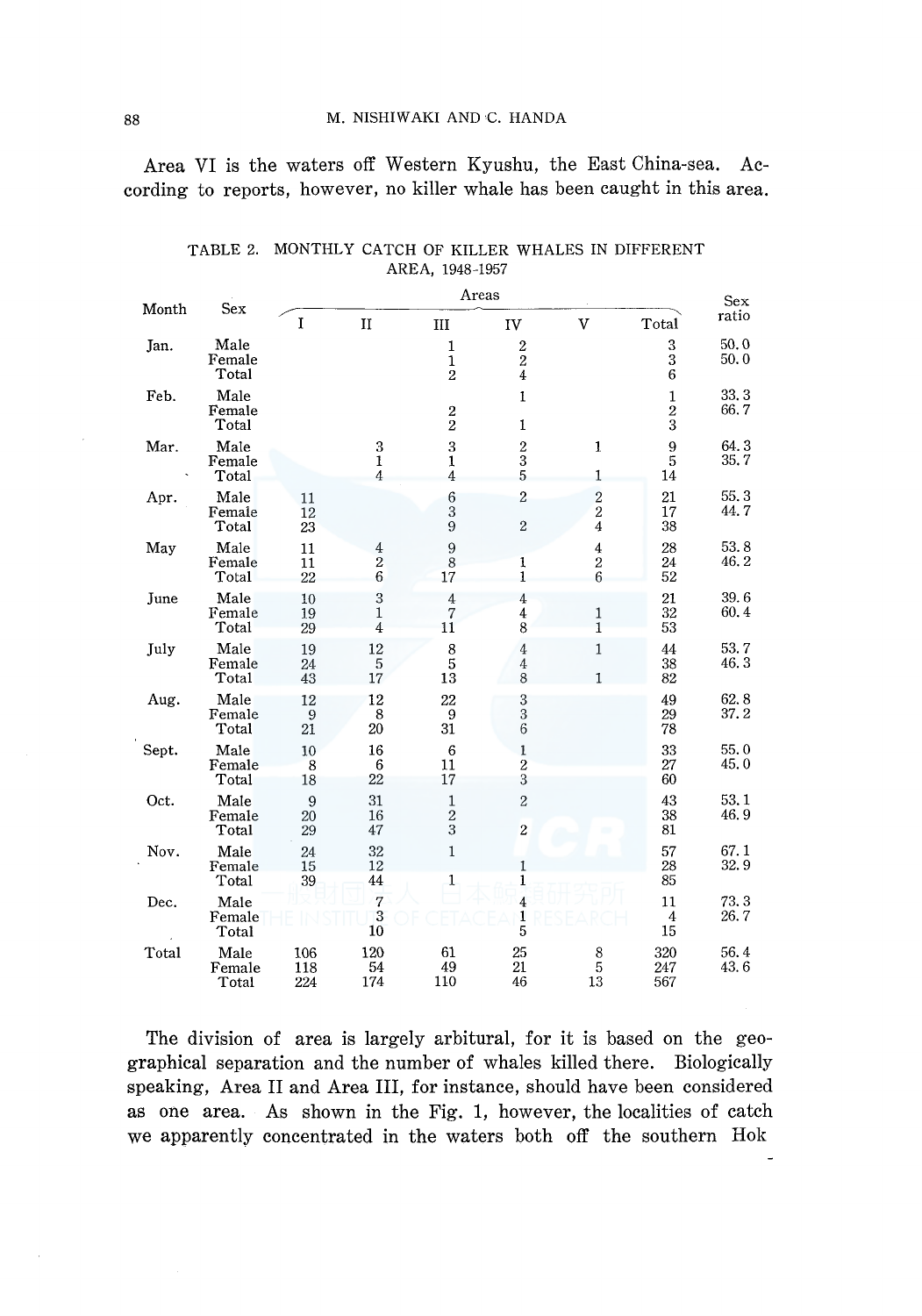kaido and off the east side of Sanriku. So these water are considered as separated.

The concentration of catch locality in the coastal waters is mostly caused by the restriction in the area to be covered by the catcher boats. The size of the boat used for the small cetacean whaling is restricted to be less than 30 tons by regulation and the average tonnage of the working



Fig. 2. Size distribution of killer whale, total of 10 years inclusive.

| TABLE 3.    |                     | AVERAGE LENGTH OF | TABLE 4. |                        | MONTHLY AVERAGE |  |  |
|-------------|---------------------|-------------------|----------|------------------------|-----------------|--|--|
|             | KILLER WHALE CAUGHT |                   |          | LENGTH OF KILLER WHALE |                 |  |  |
| IN 10 YEARS |                     |                   |          | CAUGHT IN 1948-1957    |                 |  |  |
|             | Male                | Female            |          | Male                   | Female          |  |  |
| 1948        | 19.4                | 18.6              | Jan.     | 19.0                   | 18.7            |  |  |
| 49          | 21.6                | 18.3              | Feb.     | 21.0                   | 18.0            |  |  |
| 50          | 22.5                | 20.9              | Mar.     | 23.8                   | 21.0            |  |  |
| 51          | 21.9                | 19.1              | Apr.     | 20.4                   | 20.5            |  |  |
| 52          | 21.8                | 20.7              | May      | 22.3                   | 19.1            |  |  |
| 53          | 21.7                | 21.7              | June     | 19.2                   | 19.1            |  |  |
| 54          | 22.5                | 21.3              | July     | 19.4                   | 20.0            |  |  |
| 55          | 20.2                | 19.8              | Aug.     | 23.0                   | 20.3            |  |  |
| 56          | 21.0                | 21.0              | Sept.    | 22.2                   | 18.9            |  |  |
| 57          | 21.2                | 18.4              | Oct.     | 21.7.                  | 20.0            |  |  |
| Total       | 21.5                | 20.0              | Nov.     | 21.2                   | 20.9            |  |  |
|             |                     |                   | Dec.     | 20.9                   | 21.3            |  |  |
|             |                     |                   | Total    | 21.5                   | 20.0            |  |  |

boats is about 15 tons. In addition to the small size of the boats, their activity is more or less limited by the distance from landstation. These annual catch and their sex ratio are also shown in Table 1. There is no special description.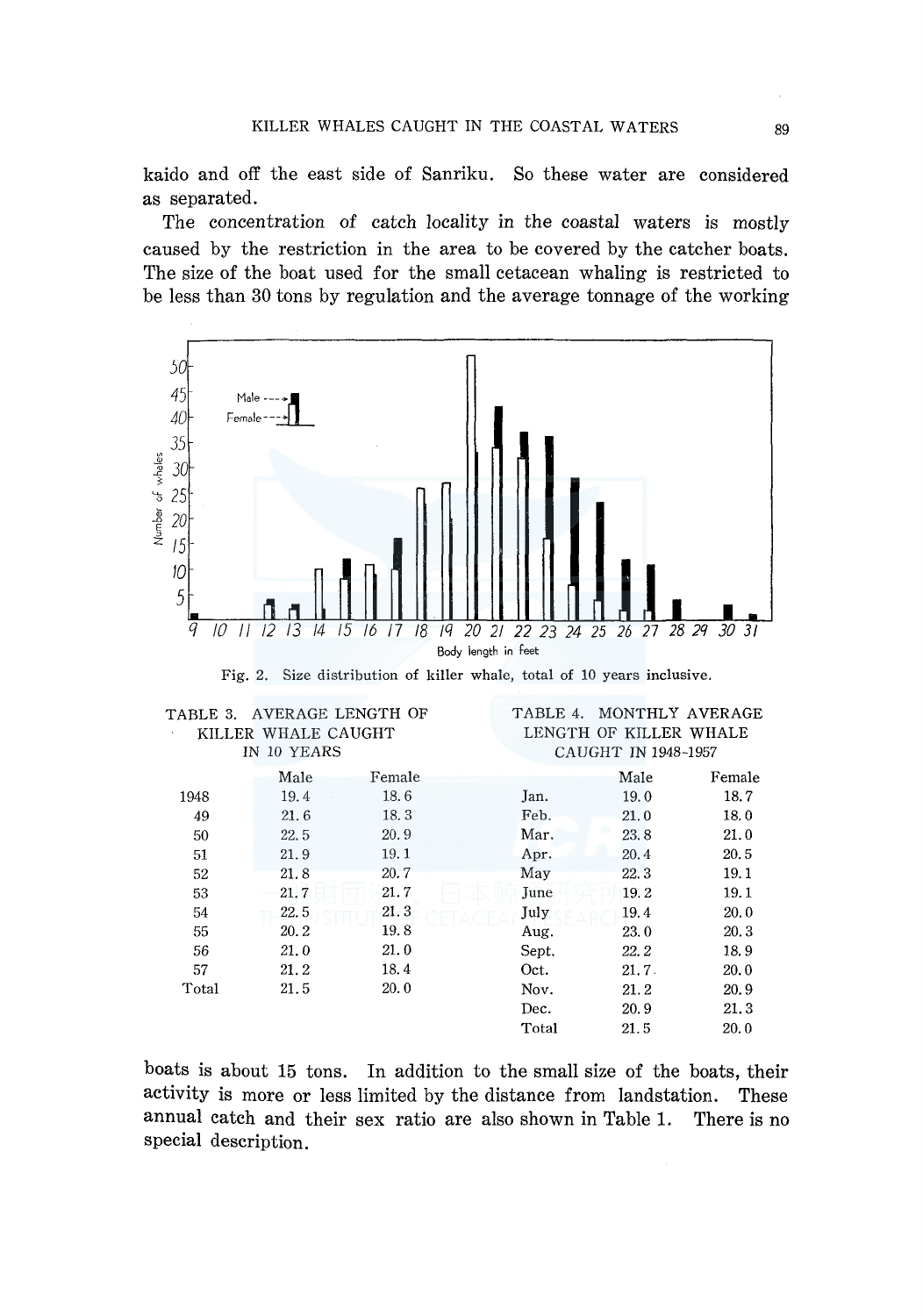#### 90 M. NISHIWAKI AND C. HANDA

*Monthly catch* Monthly catch of killer whales is shown in Table 2 in the same manner to Table 1. This is the sum of the recent 10 years catch. In the under part of Fig. 1. The seasonal difference of catch are shown as three small figures. Very poor catch was shown in December-March. In April the catch increases suddenly, especially in the area I (Okhotsk sea). This is the time when the whaling boats are beginning to work. On the contrary, December till March is the pause of whaling, so that the working boats are few and the catch is very scanty. From August to November considerable amount of killer whales is shown in the area I and II where many catcher boats operated in these areas.

In spite of their fierceness, killer whale has an ardent passion for their children and their comrades, and they strongly co-operate against any enemies or foods. So that they do not readily disperse. When a member of their group is killed, it is possible to catch others without moving the catcher boat far away from the place when the first one was killed. In some cases a carcass of the dolphins or another whale are left to the killer whale to hunting range.

| TABLE 5. AVERAGE LENGTH OF |             |        |                  |                          | TABLE 6. AVERAGE LENGTH OF |      |                            |
|----------------------------|-------------|--------|------------------|--------------------------|----------------------------|------|----------------------------|
| KILLER WHALE IN DIFFERENT  |             |        |                  | KILLER WHALE IN DISTANCE |                            |      |                            |
|                            | <b>AREA</b> |        | FROM LANDSTATION |                          |                            |      |                            |
| Area                       | Male        | Female |                  | Area                     | <b>Sex</b>                 |      | Distance                   |
|                            |             |        |                  |                          |                            |      | $1-30$ miles $31-60$ miles |
|                            | 21.6        | 21.2   |                  |                          | Male                       | 22.1 | 20.8                       |
| и                          | 21.3        | 20.7   |                  |                          | Female                     | 20.6 | 18.4                       |
| Ш                          | 21.5        | 18.4   |                  | Н                        | Male                       | 20.8 | 22.0                       |
| IV                         | 19.6        | 18.6   |                  |                          | Female                     | 20.3 | 20.5                       |
| v                          | 21.4        | 20.3   |                  | Ш                        | Male                       | 20.6 | 23.4                       |
| Total                      | 21.5        | 20.0   |                  |                          | Female                     | 18.9 | 20.0                       |

# TABLE 7. NUMBER OF WHALES CAUGHT IN DISTANCE FROM LANDSTATION

| Distance from<br>landstation | $1-30$ miles | $-31-60$ miles | over 60 miles | unknown | Total  |
|------------------------------|--------------|----------------|---------------|---------|--------|
| Number of<br>whales          | 391          | 101            | 36            | 39      | 567    |
| Percentage                   | 69. O        | 17.8           | 6. 3          | 6.9     | 100. 0 |

The difficulty of the capture of killer whale is influenced by water temperature and quantity of food. For instance they are very active in warm water (20-25°C) which makes it difficult to catch them, but they become dull and whaling boat can approach to within shooting range in 10-15°C waters. This is a reason why more killer whales are caught in northern waters than in the southern waters of Kinkasan (in the area III) in Japan.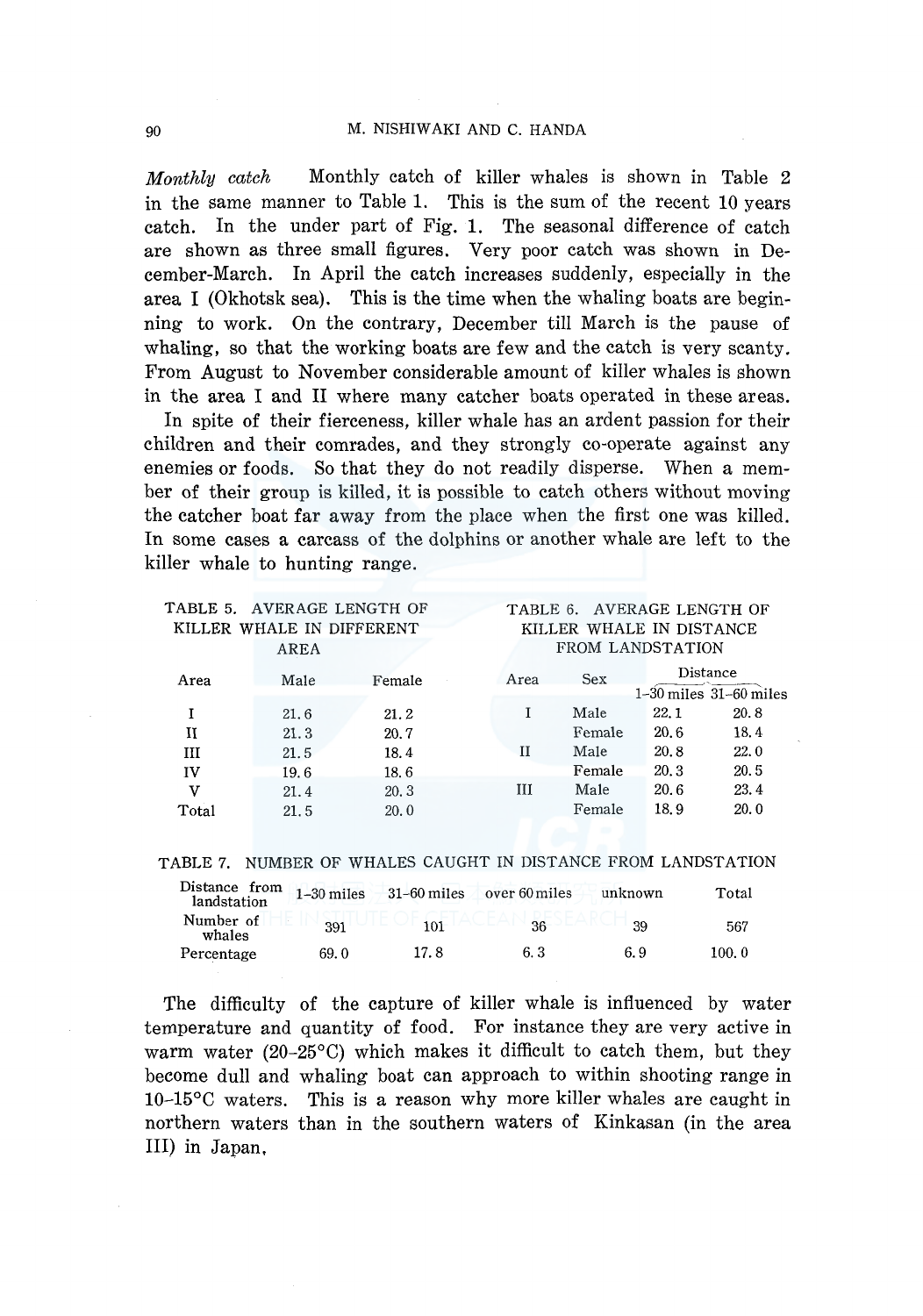*Size Distribution* Size distribution of killer whale are shown in Fig. 2. This is also the sum of catch for recent 10 years. In Fig. 2, there is a peak at 21 feet for males and at 20 feet for females.

The smallest length of killer whale caught is 9 feet. The largest length is 31 feet for males and 27 feet for females. However, it seems that the some mistakes are involved in discerning sex. Because these data were reported by members of whaler but not by biologists or inspectors. In Table 3 the average length of annual catch are shown, and in Table 4 the average length of monthly catch are given. The largest average length appears in March and October for male and in April and November for female. But it is not appropriate to consider that the largest average length is closely related with migration. In Table 6 and 7 is shown the number of whales caught and their average length by distance of every 30 miles from landstations. 69% of total catch are observed in 1-30 miles distance area, this fact are explained that the activities of the catcher boats are not so extensive. No other noticeable trend is found in these tables.

#### REPRODUCTION

Judging from the number of catch, more foetuses should expected. But the data used for this report are very scanty. These are shown in Fig. 3. Three different dots plotted in this figure were from the re-



port by Mr. Y. Matsuura. Judging from the figure, it seems vaguely that the pregnant period of killer whale would be more than one year. It may be 16 months. The body length in parturition might be about 9 feet. Because the smallest killer whale which has been caught is 9 feet long and the largest foetus is also 9 feet in length. The breeding season is not clear if considered from the growth curve of foetuses. Peak of breeding season is not apparent through the year or twice in a year. But principally the peak might be in May-July. In other hand the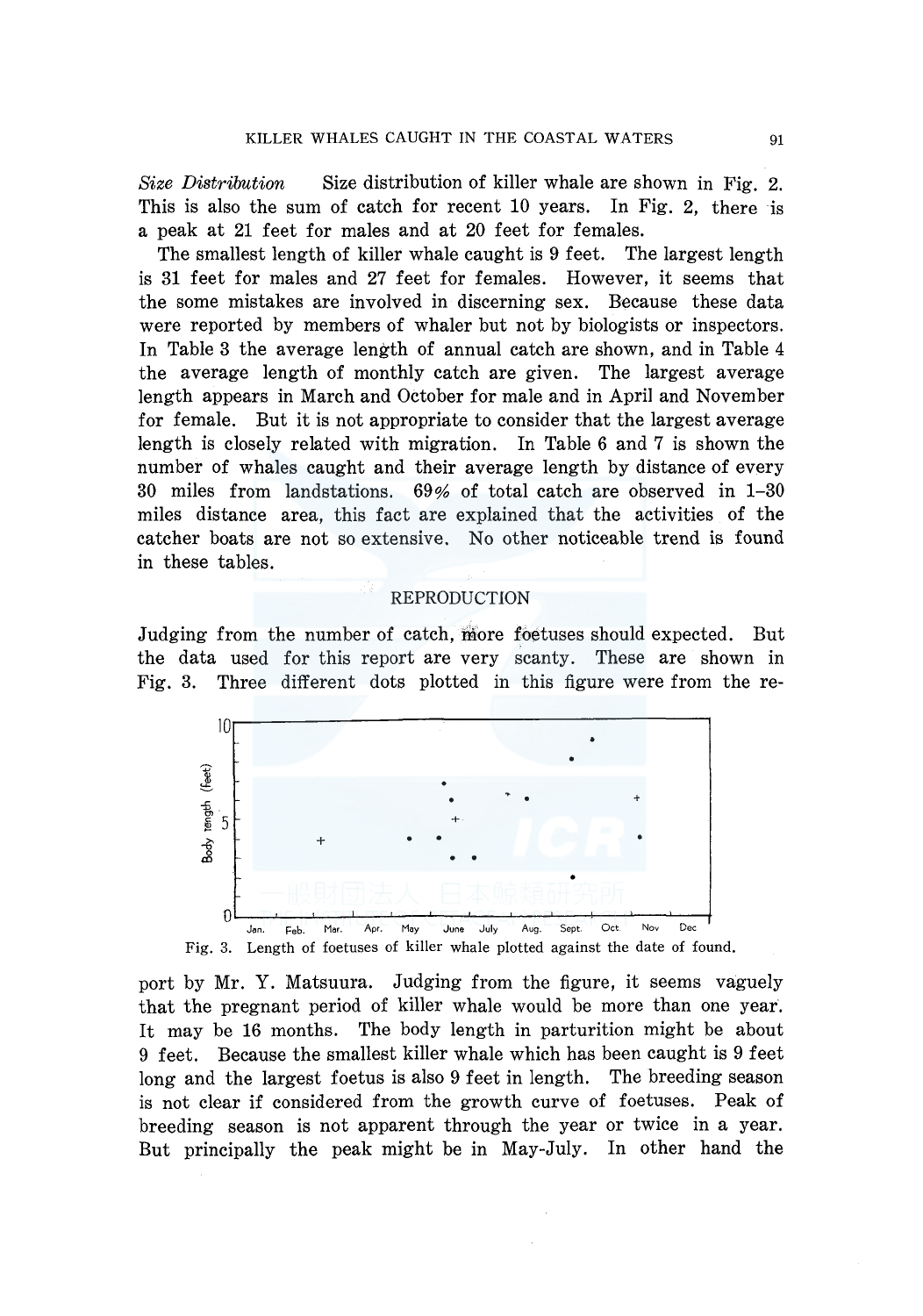photograph of killer whale in mating is shown as Fig. 4. This photo graph was taken from airplane in June 22, 1957 by Mr. S. Takashima of the Kaiyo Aviation Company.



Fig. 4. Killer whale in mating (airial view)

# FOOD

According to the famous report by Eschricht about the feeding habits of killer whale, 13 dolphins, 14 seals were found in the stomach and a seal was in his throat of the whale with 22 feet long. It is also reported that an amount of 60 calves of fur seal was observed in a stomach of this animal. Such avaricious feeding habits of killer whale have been collected and reported here. As explained in Fig. 5, the fishes, ineluding sharks, are the dominant food and squids come second, then dolphins, whales and seals in this order. The details of these food items are given below. Dall's (Phocaenoides dallii dallii) and True's (Phocaenoides dallii truei) porpoises are mostly appeared in killer whales killed in the area I, II and V, and Blue-white (Stenella caeruleo-albus) dolphin in the area III and IV. The frequency of these food items accords to the distribution of dolphins and porpoises. Beaked whales and sei whale are also reported as the food of killer whale. When killer whales are flenced, many pieces of whale meat are only left in stomachs but in usually crew of whaling boats have seen killer whale attacking those species before they are caught. The most of seals were found in the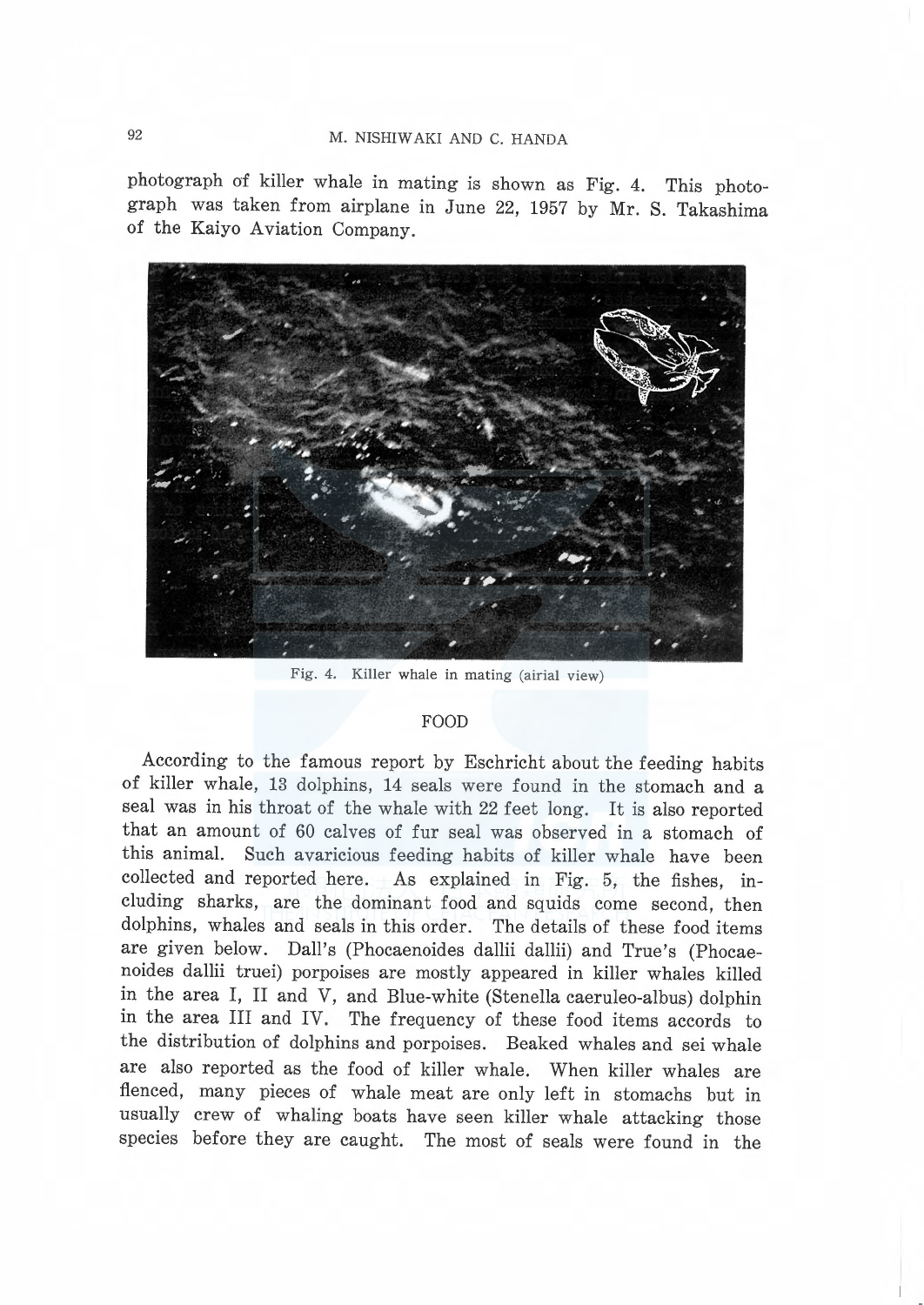area I and II. They are mostly the small sized seal, Phoca vitulina or Pusa hispida.

As to the items of fish, cod is most dominant, second comes bottom flat fish, and then comes sardine. From these figures it is recognized that killer whale eats many kinds of food.



\* Dolphins are mainly True's or Dall's porpoises in area II, III and V. Fig. 5. Kinds of stomach contents of killer whale.

Food items are shown in Fig. 6 according to body length of killer whale. The group of small (young) whales less than 14 feet long is supposed to be in the weaning period of just after weaning, They eat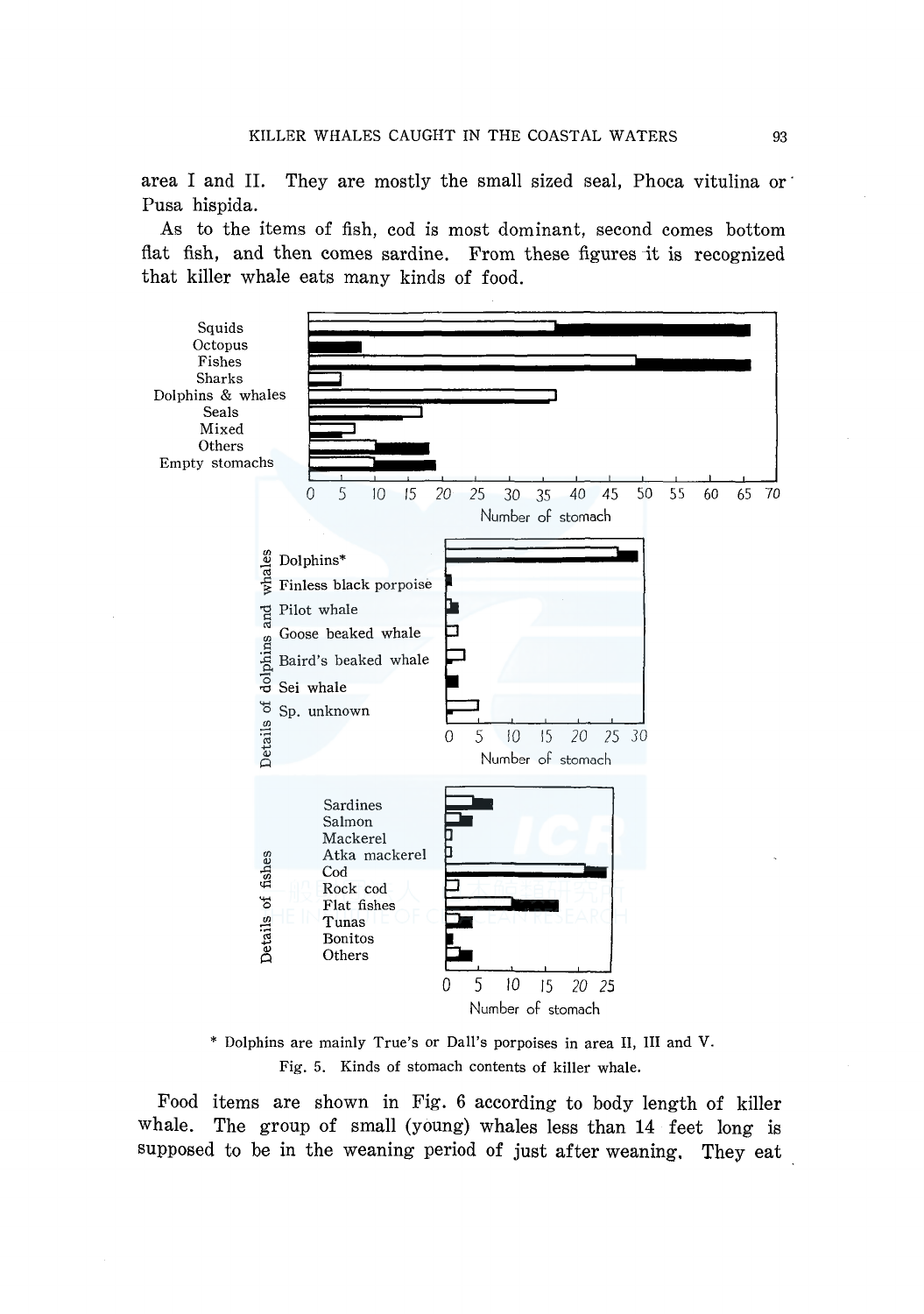# 94 M. NISHIW AKI AND C. RANDA

·fishes or squids in the younger stage, and according to their growth, they can eat dolphins or any others. It seems that they can eat any kind of food if their mother break it to piece for them. According to their growth, quantity of fishes in stomach never changed perticuraly, but their catch of dolphins, whales and seals become many times. The quantity of fishes observed in stomach is rather constant regardless their size, but the larger foods as whales or dolphins can be seen only in the older animal.



Fig. 6. kinds of stomach contents in different size of killer whales

# UTILIZATION

Flencing method is not so different from that of other whale. Killer whale is utilized as well as the little piked whale and other small toothed whales (Baird's beaked whales, pilot whales etc.) in Japan.

The oil is obtained from their blubber and bones. The chemical property of this oil is roughly shown in Table 8. The killer whale oil has same market value to the sperm whale oil in Japan. The killer whale oil are utilized similar to the sperm whale oil.

Fresh meat is used for human food, The viscera and old meat are used for fertilizer or bait after boiled, cutted, chopped and dried.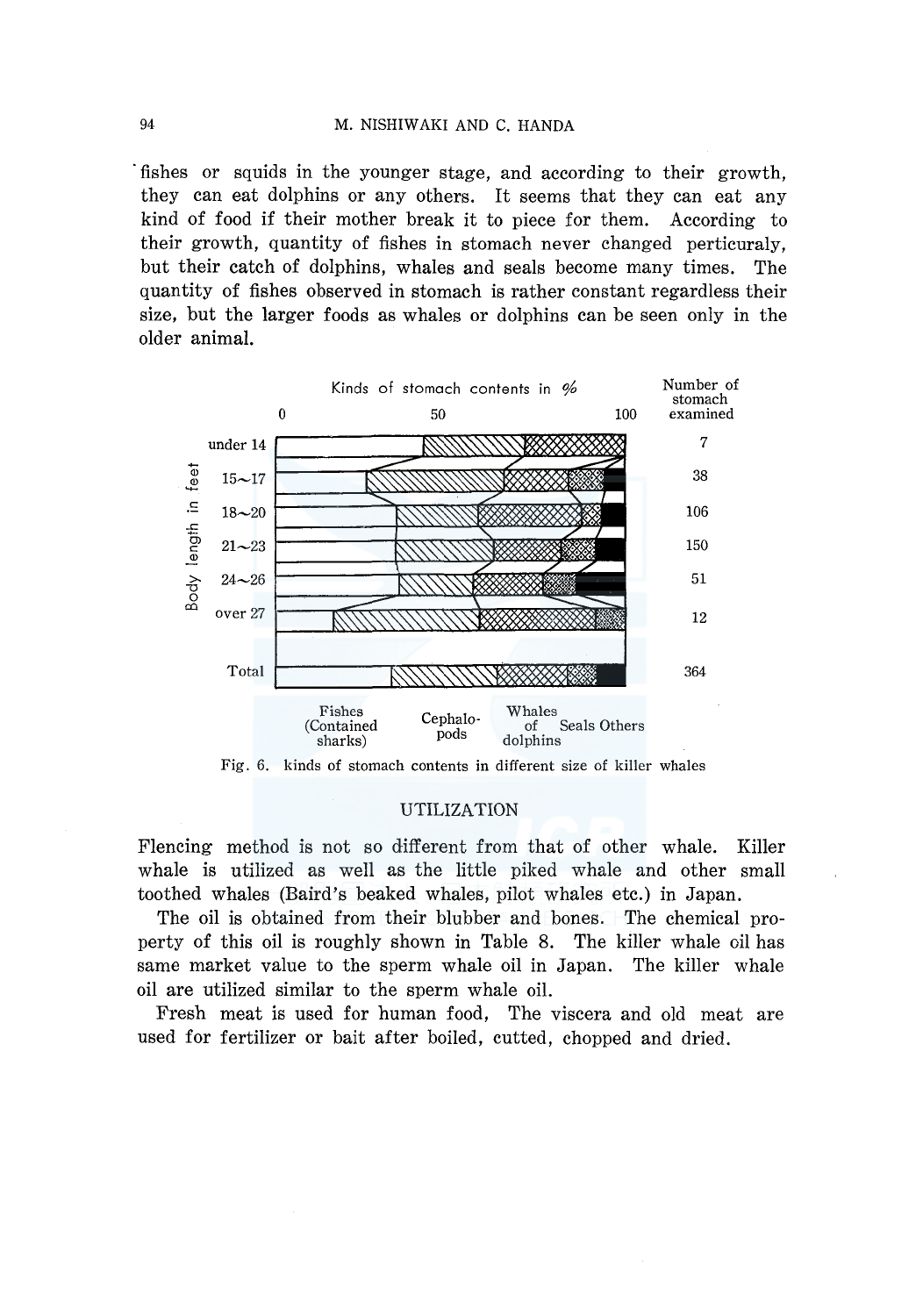| Species                           | Specific<br>gravity<br>$15 d_4$ | Refractive<br>index<br>$(20^{\circ}C)$ | Acid<br>Value        | Saponifi-<br>cation<br>Value | Iodine<br>Value                                           | Unsaponifi-<br>cable<br>matter |
|-----------------------------------|---------------------------------|----------------------------------------|----------------------|------------------------------|-----------------------------------------------------------|--------------------------------|
| Sperm whale<br>(Spermaceti)       | 0.8808<br>0.8848                | 1.4610<br>1.4633                       |                      | 147.1<br>148.5               | 71.4<br>74.2                                              | 36.0<br>38.6                   |
| (Blubber oil)                     | 0.8733<br>(30 d <sub>4</sub> )  | 1.4620<br>$(30^{\circ}C)$              | 1.2                  | 131.6                        | 82.4                                                      | 36.4                           |
| Baird's                           |                                 |                                        |                      |                              |                                                           |                                |
| Beaked whale                      | 0.8752                          | 1.4645                                 | 1.8                  | 114.9                        | 86.0                                                      | 43.2                           |
| Dolphin                           | 0.9286                          | 1.4717                                 | وسرب                 | 217.2                        | 125.3                                                     | ---                            |
| Common                            |                                 |                                        |                      |                              |                                                           |                                |
| porpoise                          | 0.9258                          |                                        |                      | 195.0                        | 119.4                                                     |                                |
| Pacific<br>White Sided<br>Dolphin | 0.9289                          | 1.4670                                 | 0.6                  | 233.9                        | 92.2                                                      | 1.9%                           |
| Pilot whale                       | 0.9250                          |                                        | 1.5                  | 195.4                        | 100.5                                                     |                                |
| <b>Finless</b><br>black porpoise  | 0.9360                          | 1.4624                                 | 0.5                  | 260.3                        | 83.0                                                      | 1.67                           |
| Killer whale                      |                                 |                                        | 0.63                 | 211.9                        | 86.4                                                      |                                |
|                                   |                                 |                                        | $\sim$ $\sim$ $\sim$ |                              | $\mathbf{r}$ , $\mathbf{r}$ , $\mathbf{r}$ , $\mathbf{r}$ |                                |

# TABLE 8. NATURE OF THE OILS TAKEN FROM MANY SPECIES OF THE TOOTHED WHALE

(After Y. Matuura: Marine-Mammales)

# SUMMARY

1. In adjacent waters of Japan about 60 of killer whale were caught annualy.

2. Killer whales were caught mostly in Okhotsk and the southern waters off Hokkaido, because many small cetacean whaling ships are working in these area. In addition to it, killer whale is caught easily in the waters of low temperature.

They are very active in the waters of more than 20°C where it is rather difficult to catch them.

3. Average body length of killer whale is 21 feet for male, 20 feet for female. Maximum length is 31 feet for male, 27 feet for female.

4. Peak of breeding season of killer whale seems in May-July, and their pregnant period seems over one year. The body length in parturition is about 9 feet.

5. The most favorable food of killer whale is fishes, and squids, dolphins, whales, and seals come in this order.

6. According to their growth, chance of attack to dolphins, whales or seals is getting frequent.

7. The killer whale oil is sold almost by the same price of the sperm whale oil in Japan. The utilization of killer whale oil are also similar to sperm whale oil. Fresh meat is used for human food. The viscera and old meat are used for fertilizer or bait.